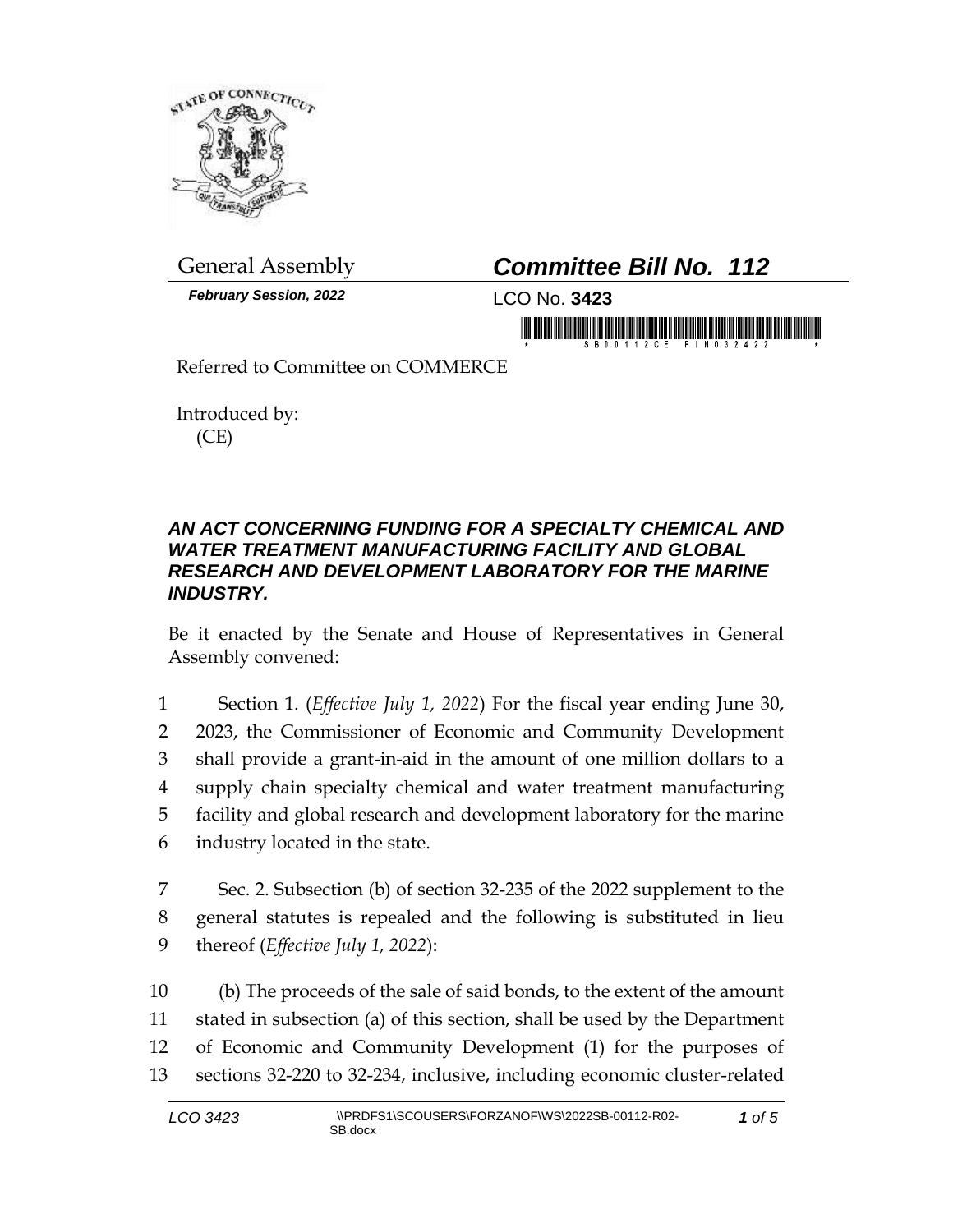programs and activities, and for the Connecticut job training finance demonstration program pursuant to sections 32-23uu and 32-23vv, provided (A) three million dollars shall be used by said department solely for the purposes of section 32-23uu, (B) not less than one million dollars shall be used for an educational technology grant to the deployment center program and the nonprofit business consortium deployment center approved pursuant to section 32-41*l*, (C) not less than two million dollars shall be used by said department for the establishment of a pilot program to make grants to businesses in designated areas of the state for construction, renovation or improvement of small manufacturing facilities, provided such grants are matched by the business, a municipality or another financing entity. The Commissioner of Economic and Community Development shall designate areas of the state where manufacturing is a substantial part of the local economy and shall make grants under such pilot program which are likely to produce a significant economic development benefit for the designated area, (D) five million dollars may be used by said department for the manufacturing competitiveness grants program, (E) one million dollars shall be used by said department for the purpose of a grant to the Connecticut Center for Advanced Technology, for the purposes of subdivision (5) of subsection (a) of section 32-7f, (F) fifty million dollars shall be used by said department for the purpose of grants to the United States Department of the Navy, the United States Department of Defense or eligible applicants for projects related to the enhancement of infrastructure for long-term, on-going naval operations at the United States Naval Submarine Base-New London, located in Groton, which will increase the military value of said base. Such projects shall not be subject to the provisions of sections 4a-60 and 4a-60a, (G) two million dollars shall be used by said department for the purpose of a grant to the Connecticut Center for Advanced Technology, Inc., for manufacturing initiatives, including aerospace and defense, and (H) four million dollars shall be used by said department for the purpose of a grant to companies adversely impacted by the construction at the Quinnipiac Bridge, where such grant may be used to offset the increase in costs of commercial overland transportation of goods or materials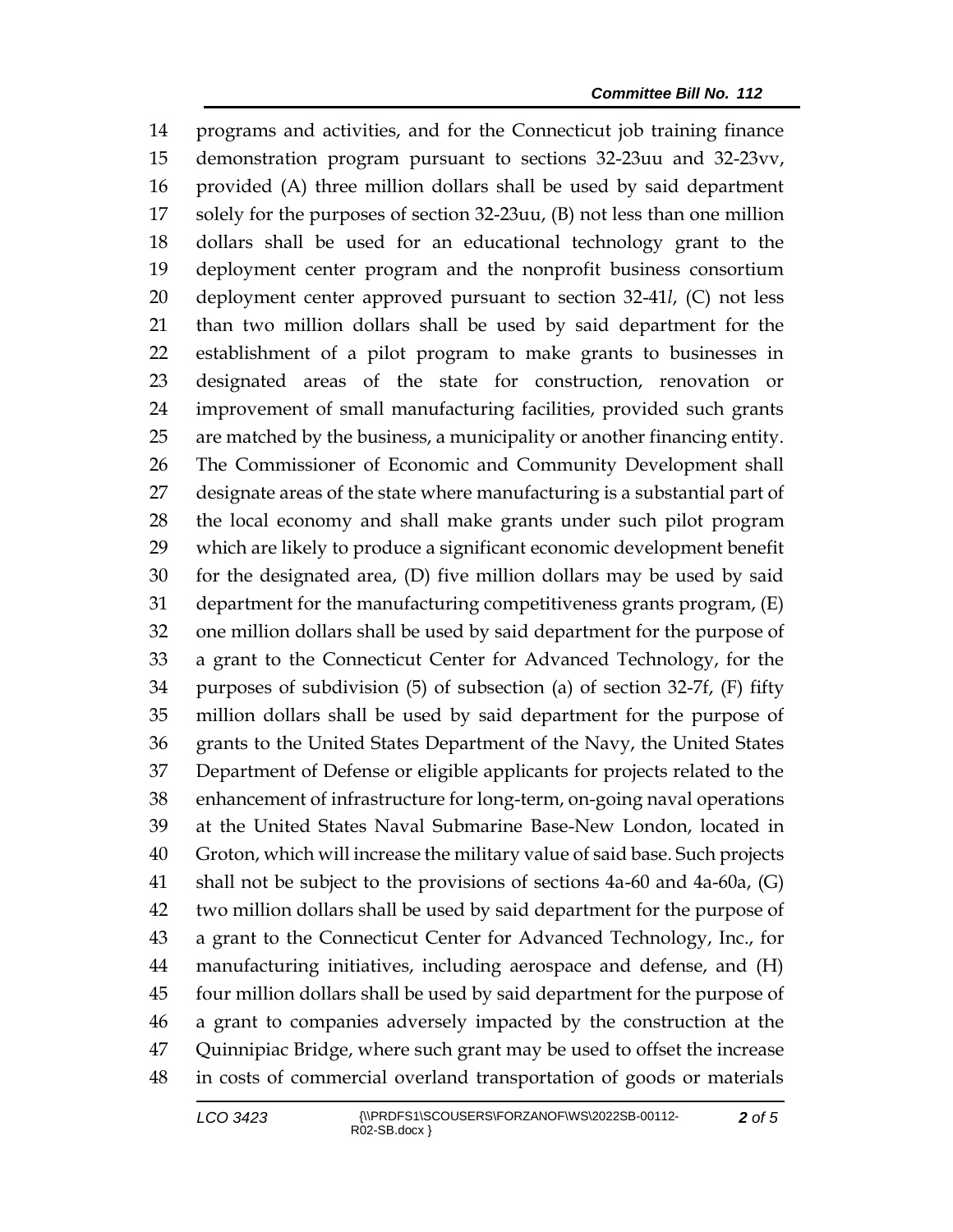brought to the port of New Haven by ship or vessel, (2) for the purposes of the small business assistance program established pursuant to section 32-9yy, provided fifteen million dollars shall be deposited in the small business assistance account established pursuant to said section 32-9yy, (3) to deposit twenty million dollars in the small business express assistance account established pursuant to section 32-7h, (4) to deposit four million nine hundred thousand dollars per year in each of the fiscal years ending June 30, 2017, to June 30, 2019, inclusive, and June 30, 2021, and nine million nine hundred thousand dollars in the fiscal year ending June 30, 2020, in the CTNext Fund established pursuant to section 32- 39i, which shall be used by CTNext to provide grants-in-aid to designated innovation places, as defined in section 32-39j, planning grants-in-aid pursuant to section 32-39*l*, and grants-in-aid for projects that network innovation places pursuant to subsection (b) of section 32- 39m, provided not more than three million dollars be used for grants- in-aid for such projects, and further provided any portion of any such deposit that remains unexpended in a fiscal year subsequent to the date of such deposit may be used by CTNext for any purpose described in subsection (e) of section 32-39i, (5) to deposit two million dollars per year in each of the fiscal years ending June 30, 2019, to June 30, 2021, inclusive, in the CTNext Fund established pursuant to section 32-39i, which shall be used by CTNext for the purpose of providing higher education entrepreneurship grants-in-aid pursuant to section 32-39g, provided any portion of any such deposit that remains unexpended in a fiscal year subsequent to the date of such deposit may be used by CTNext for any purpose described in subsection (e) of section 32-39i, (6) for the purpose of funding the costs of the Technology Talent Advisory Committee established pursuant to section 32-7p, provided two million dollars per year in each of the fiscal years ending June 30, 2017, to June 30, 2021, inclusive, shall be used for such purpose, (7) to provide (A) a grant-in-aid to the Connecticut Supplier Connection in an amount equal to two hundred fifty thousand dollars in each of the fiscal years ending June 30, 2017, to June 30, 2021, inclusive, and (B) a grant-in-aid to the Connecticut Procurement Technical Assistance Program in an amount equal to three hundred thousand dollars in each of the fiscal years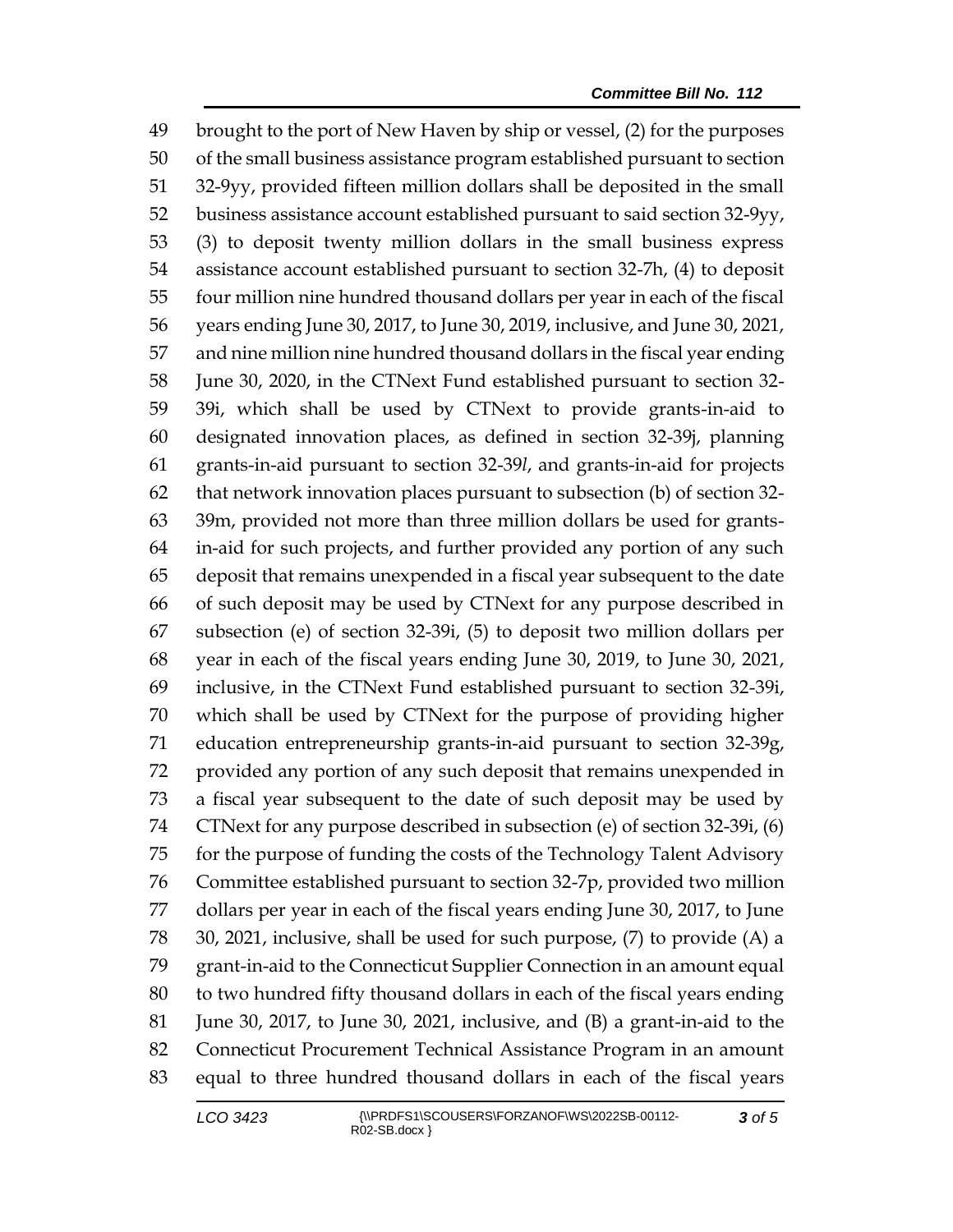ending June 30, 2017, to June 30, 2021, inclusive, (8) to deposit four hundred fifty thousand dollars per year, in each of the fiscal years ending June 30, 2017, to June 30, 2021, inclusive, in the CTNext Fund established pursuant to section 32-39i, which shall be used by CTNext to provide growth grants-in-aid pursuant to section 32-39g, provided any portion of any such deposit that remains unexpended in a fiscal year subsequent to the date of such deposit may be used by CTNext for any purpose described in subsection (e) of section 32-39i, (9) to transfer fifty million dollars to the Labor Department which shall be used by said department for the purpose of funding workforce pipeline programs selected pursuant to section 31-11rr, provided, notwithstanding the provisions of section 31-11rr, (A) not less than five million dollars shall be provided to the workforce development board in Bridgeport serving the southwest region, for purposes of such program, and the board shall distribute such money in proportion to population and need, and (B) not less than five million dollars shall be provided to the workforce development board in Hartford serving the north central region, for purposes of such program, (10) to transfer twenty million dollars to Connecticut Innovations, Incorporated, provided ten million dollars shall be used by Connecticut Innovations, Incorporated for the purpose of the proof of concept fund established pursuant to subsection (b) of section 32-39x and ten million dollars shall be used by Connecticut Innovations, Incorporated for the purpose of the venture capital fund program established pursuant to section 32-41oo, and (11) to provide a grant-in-aid to a supply chain specialty chemical and water treatment manufacturing facility and global research and development laboratory for the marine industry located in the state, in an amount equal to one million dollars in the fiscal year ending June 30, 2023, pursuant to section 1 of this act. Not later than thirty days prior to any use of unexpended funds under subdivision (4), (5) or (8) of this subsection, the CTNext board of directors shall provide notice of and the reason for such use to the joint standing committees of the General Assembly having cognizance of matters relating to commerce and finance, revenue and bonding.